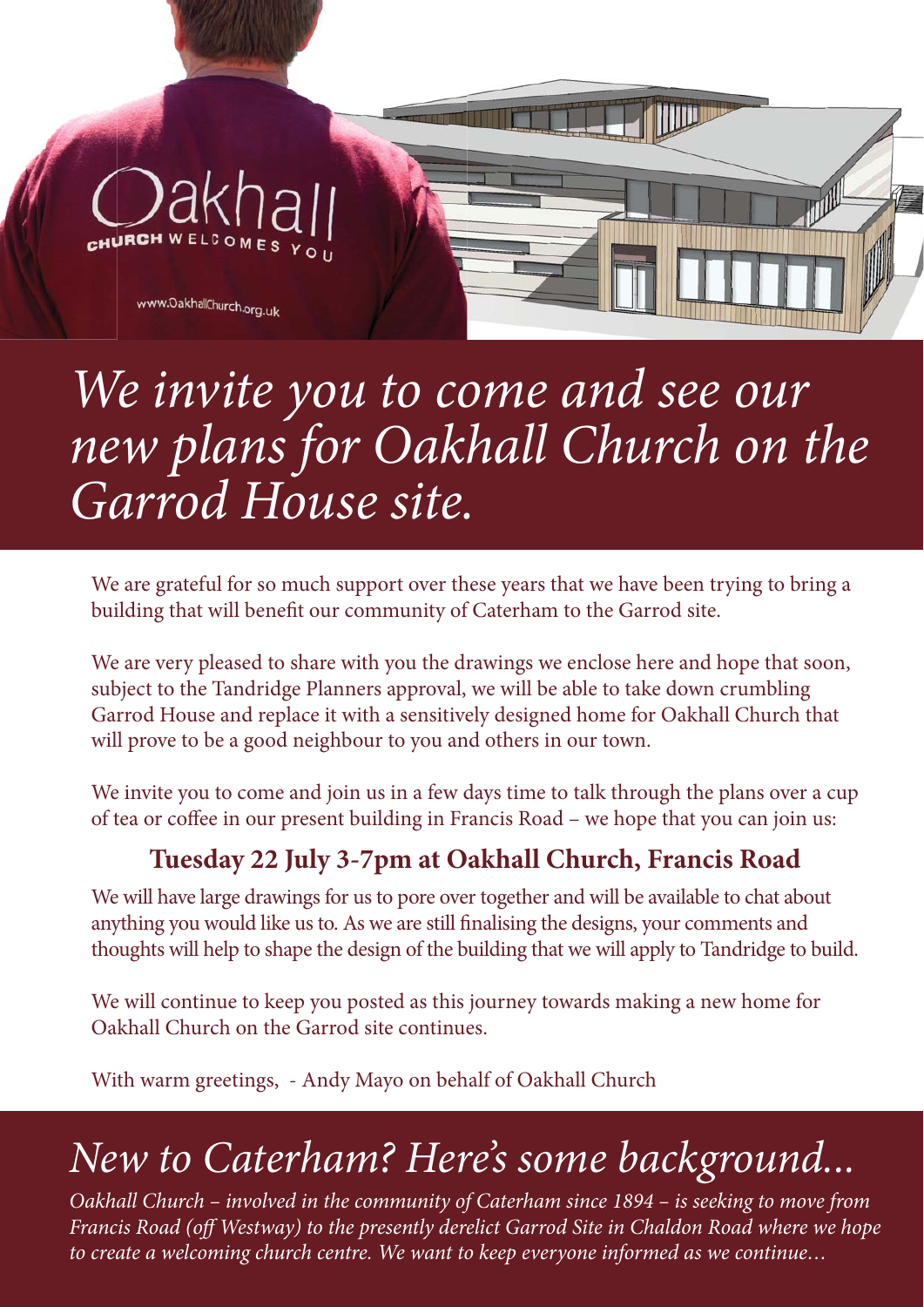

|                              | $\sim$            |
|------------------------------|-------------------|
| $\ensuremath{\mathsf{FATH}}$ |                   |
| PEACE<br>OAKHALL CHURCI      |                   |
| WELCOME                      |                   |
| TRUST<br>TOGETHER            | <b>FORGIVENES</b> |
|                              |                   |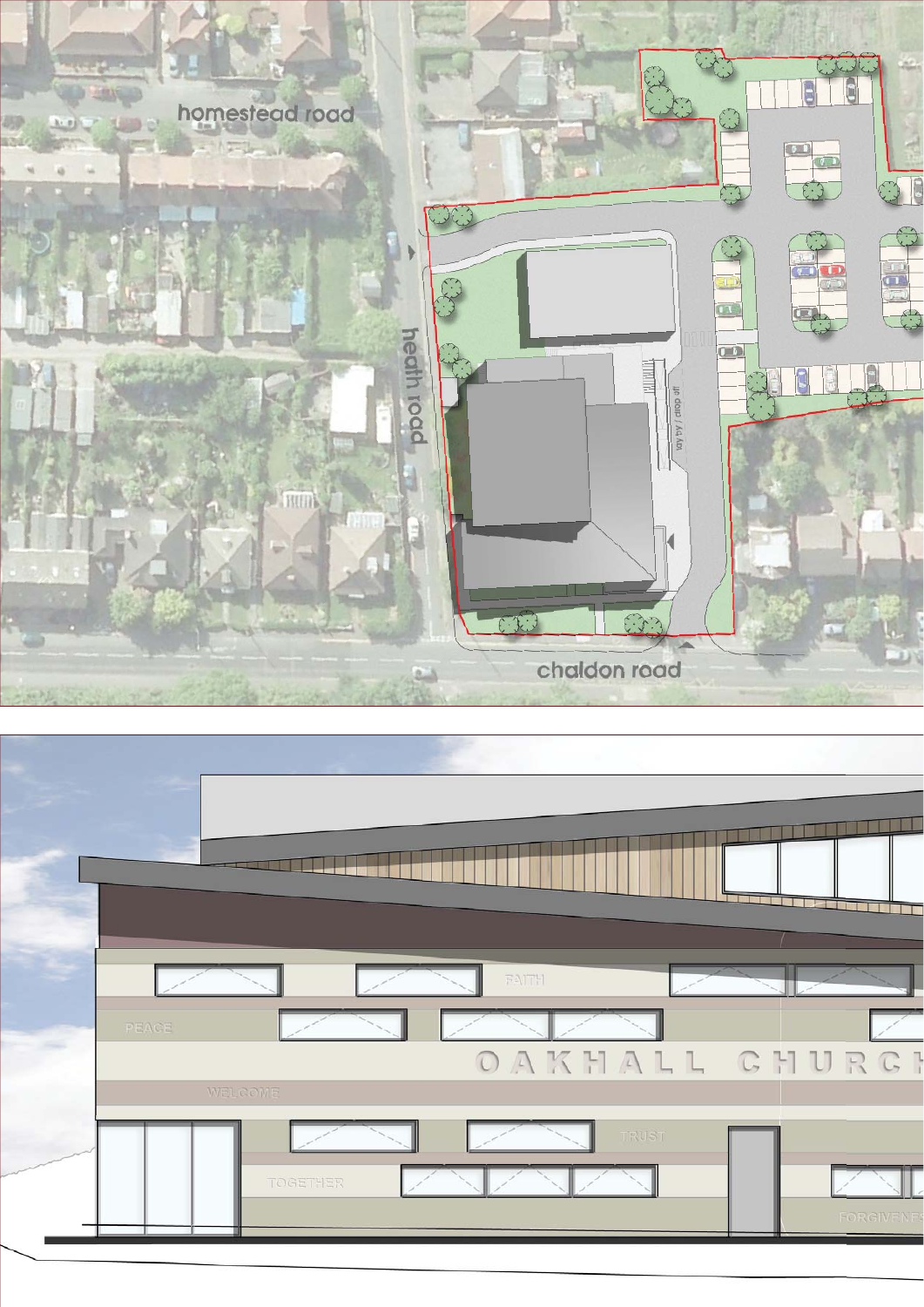

## A New Home for Oakhall Church

**Location:** *These plans show the main church building on the corner at the junction of Chaldon Road and Heath Road, with a smaller Church Hall fronting Heath Road.*

**Access:** *Cars access the site via Heath Road and leave via Chaldon Road, with parking to the rear of the buildings.*

**Design:** *We are carefully considering issues such as parking, traffic, general activity along with design issues relating to the scale, position and design of buildings.* 

*Details of all of this and other work we have done will be available at our event on Tuesday 22nd July 3-7pm at Francis Road we hope that you can join us.*